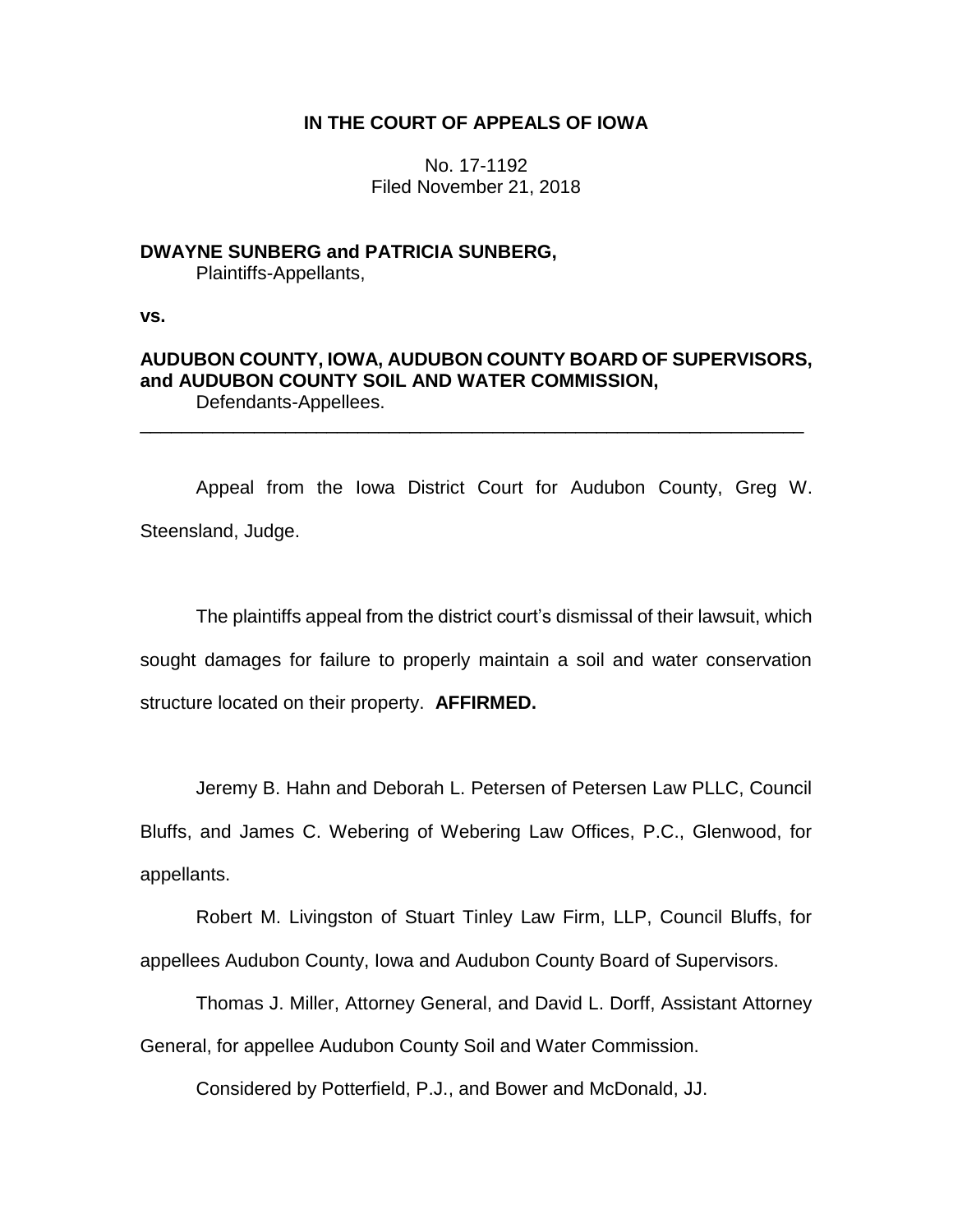## **POTTERFIELD, Presiding Judge.**

Dwayne and Patricia Sunberg initiated a lawsuit against Audubon County, the Audubon County Board of Supervisors, and the Audubon County Soil and Water Commission (collectively, "the defendants") seeking damages for the defendants' alleged failure to properly maintain a soil and water conservation structure located on the Sunbergs' property. On appeal, the Sunbergs claim the defendants have a statutory, contractual, and common law duty to maintain the structure by removing accumulated silt or taking action to reduce the rate the silt would accumulate. They assert the district court was wrong to conclude the defendants did not owe a duty to the Sunbergs to maintain the structure or, alternatively, even if the defendants did owe a duty to maintain, their inaction allowing the accumulation of silt was not a breach of the duty to maintain.

## **I. Background Facts and Proceedings.**

 $\overline{a}$ 

Following a catastrophic flood in 1958, the Soil Conversation Services now known as the Natural Resources Conservation Service<sup>1</sup>—entered into an operation and maintenance agreement with the Audubon County Soil and Conservation District (the district) and the Audubon County Board of Supervisors (the board). The agreement "establish[ed] responsibilities for operation and maintenance" to works of improvement "to be installed in the David's Creek Watershed." The district agreed to "take necessary steps to insure that structures will function as intended" and "[t]ake all other necessary steps to insure that the works of improvement are permitted to function in the manner for which they were

<sup>&</sup>lt;sup>1</sup> The National Resources Conservation Service (NRCS) is a federal agency within the United States Department of Agriculture.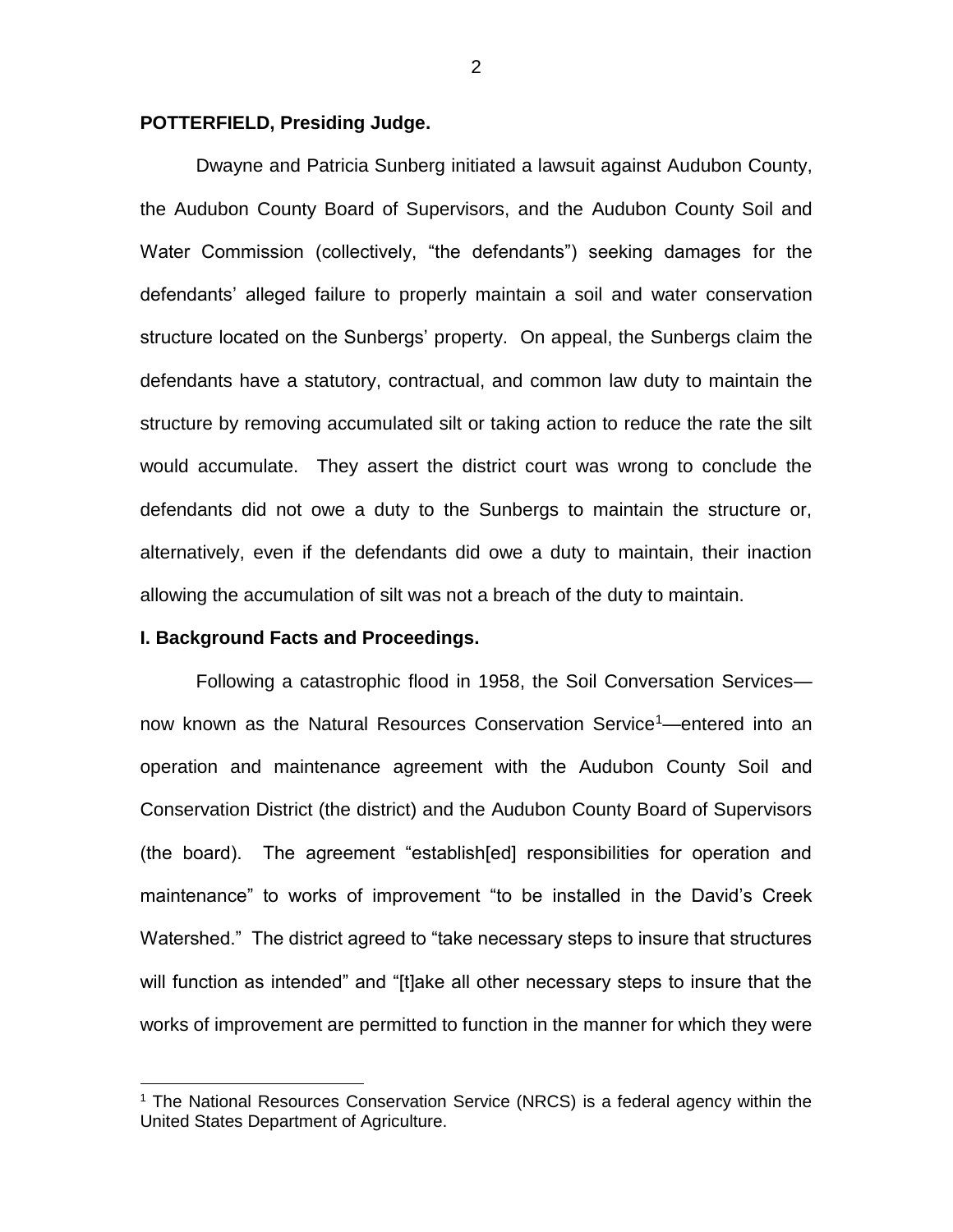designed, and are operated in accordance with any applicable State law." The

board agreed it was "responsible for the operation and maintenance of the works

of improvement," including "tak[ing] necessary steps to insure that structures will

function as intended." Additionally, the board specifically agreed to:

Perform, in accordance with any applicable State laws, all maintenance needs indicated by inspections and report thereof within the time limits specified, if any, in such manner as not to damage the works of improvement in any way. Maintenance may include, but not be limited to, the following:

a. Remove and dispose of debris.

b. Topdress vegetated embankments, spillways, borrow areas, structural waterways and diversions with needed applications of plant food.

c. Refill, smooth and vegetate rills on embankments, spillways, borrow areas, structural waterways, and diversions.

d. Repair damaged tile lines and tile outlets.

e. Remove obstructions in channels downstream of structures and clean out drainage ditches.

f. Repair damaged work such as concrete structures or rusted out CMP spillways.

g. Other maintenance works as indicated in inspection reports.

Part of the Sunbergs' farmstead lies within the David's Creek Watershed,

and one of the structures listed in the operation and maintenance agreement—

structure 28-3—would ultimately be constructed on the Sunbergs' property.

In December 1971, the Sunbergs executed a written easement covering

fifty-seven acres of their farmstead in Audubon County. The easement allowed

the district and the board to access the land in order for

construction, operation, maintenance and inspection of the following described works of improvement to be located on the above described land; for the flowage of any water in, over, upon or through such works of improvement; and for the permanent storage and temporary detention, either or both, of any waters that are impounded, stored or detained by such works of improvement.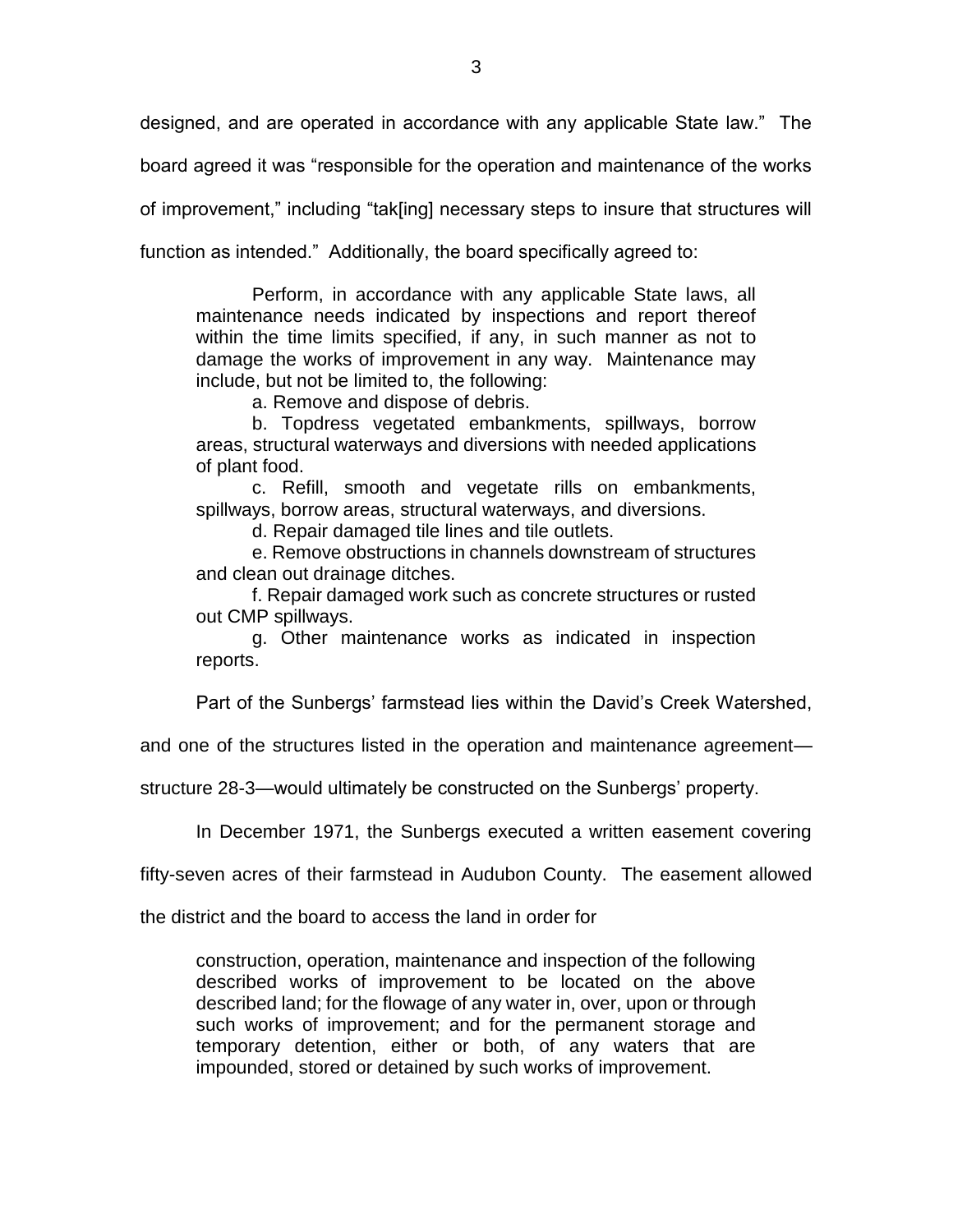The improvement at issue, structure 28-3, was meant to provide flood detention, stabilize the grade of the ditch, and to conserve the soil.

Structure 28-3 included an earthen dam, a principle spillway, a permanent pool or sediment pond, and an emergency spillway. In completing the structure, the defendants constructed an earthen dam; installed a brush rack, draw-down tube, and riser drainers; and did grade work on the Sunberg's property. Pursuant to the design parameters used for the structure, 28-3 was expected to store 73.7 acre feet of sediment below the crest and 13.2 acre feet of sediment above it, for a total of 86.9 acre feet of sediment held behind the dam. Construction on structure 28-3 was completed in September 1975.

According to the testimony of Dwayne Sunberg, the structure originally worked largely as he expected, and a 6.6 acre pond<sup>2</sup> was created in the area near the dam. The Sunbergs stocked the pond with fish, and they enjoyed both the recreation and the aesthetics the pond afforded them. The Sunbergs were originally able to farm up to the ditch—which had been a natural feature of the land—that acted as a drainage channel to the pond area. Then, in 1999, the pond "silted in," and the fish died. By the time the Sunbergs filed the present lawsuit, in 2013, the pond no longer existed. Instead, the area where the pond was formerly located was a boggy area with weeds and trees growing in it; the space was not farmable.

The Sunbergs sued the defendants, alleging the defendants breached their duty to maintain structure 28-3 because they failed to take any steps to prevent

 $\overline{a}$ 

4

 $2$  Dwayne testified the pond was supposed to be 8.8 acres, but it never reached that size.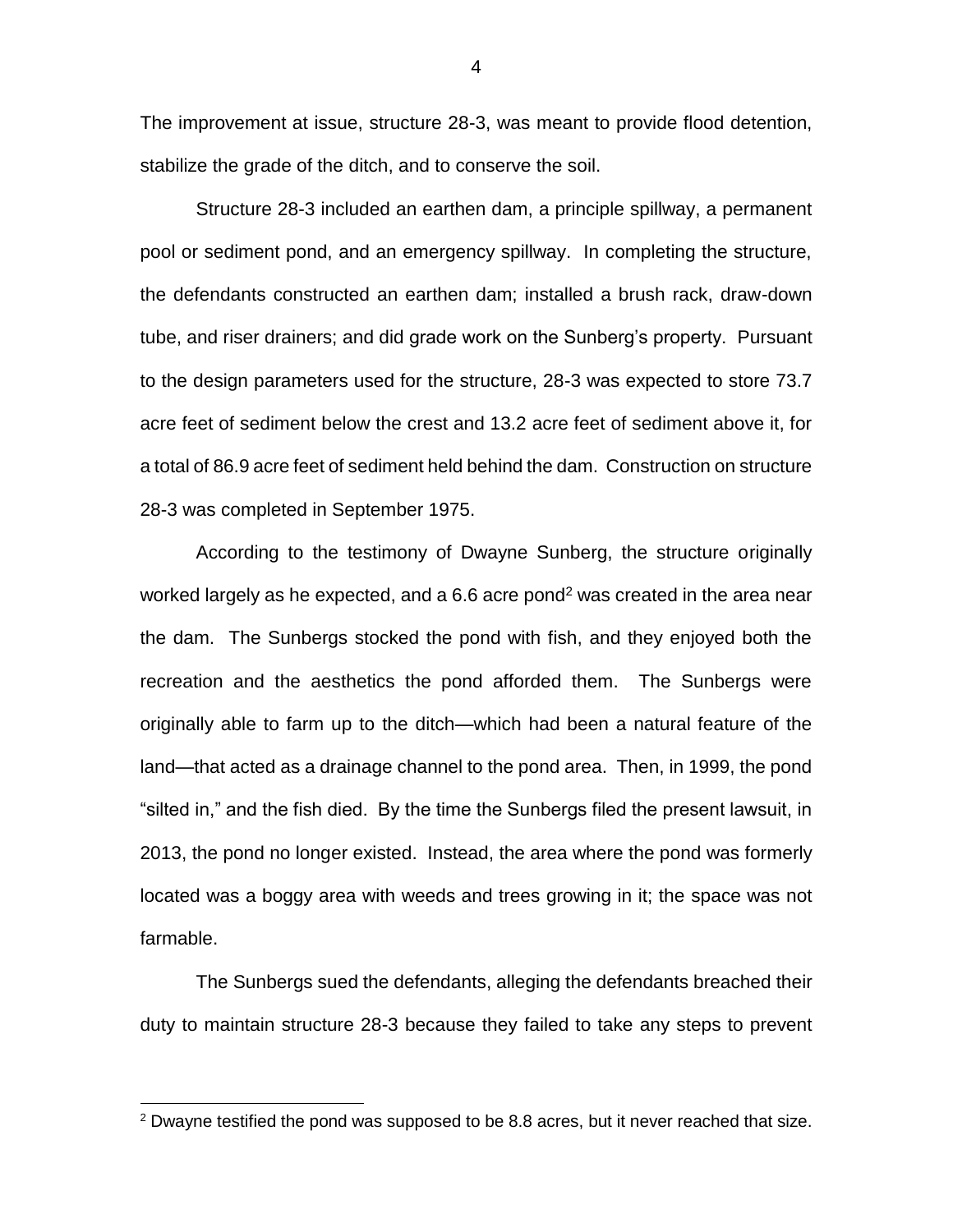the pond from filling with sediment or any corrective actions after the silting in occurred. The Sunbergs asked for damages in excess of \$225,000 to recreate the pond.

Following a three-day bench trial, the district court dismissed the Sunbergs' petition, ruling, "[The] Sunbergs have failed to show that defendants were negligent or breached any contract because there is no evidence suggesting that sediment had to be periodically removed from Site 28-3."

The Sunbergs appeal.

## **II. Standard of Review.**

We review cases tried at law for correction of errors at law. *See Van Sloun v. Agans Bros., Inc.*, 778 N.W.2d 174, 179 (Iowa 2010). "Under this standard of review, the trial court's findings carry the force of a special verdict and are binding if supported by substantial evidence." *Id.* However, we are not bound by the trial court's legal conclusions. *Id.* 

#### **III. Discussion.**

The Sunbergs assert the defendants have an ongoing duty to maintain structure 28-3. They offer alternative theories to support this claim.

**1. Statutory Duty.**First, the Sunbergs maintain the defendants have a statutory duty to maintain structure 28-3. The Sunbergs rely upon Iowa Code chapters 161A and 161E (2013) to support their argument. Chapter 161A is titled "Soil and Water Conservation," and section 161A.2 declares

the policy of the legislature to integrate the conservation of soil and water resources into the production of agricultural commodities to insure the long-term protection of the soil and water resources of the state of Iowa, and to encourage the development of farm management and agricultural practices that are consistent with the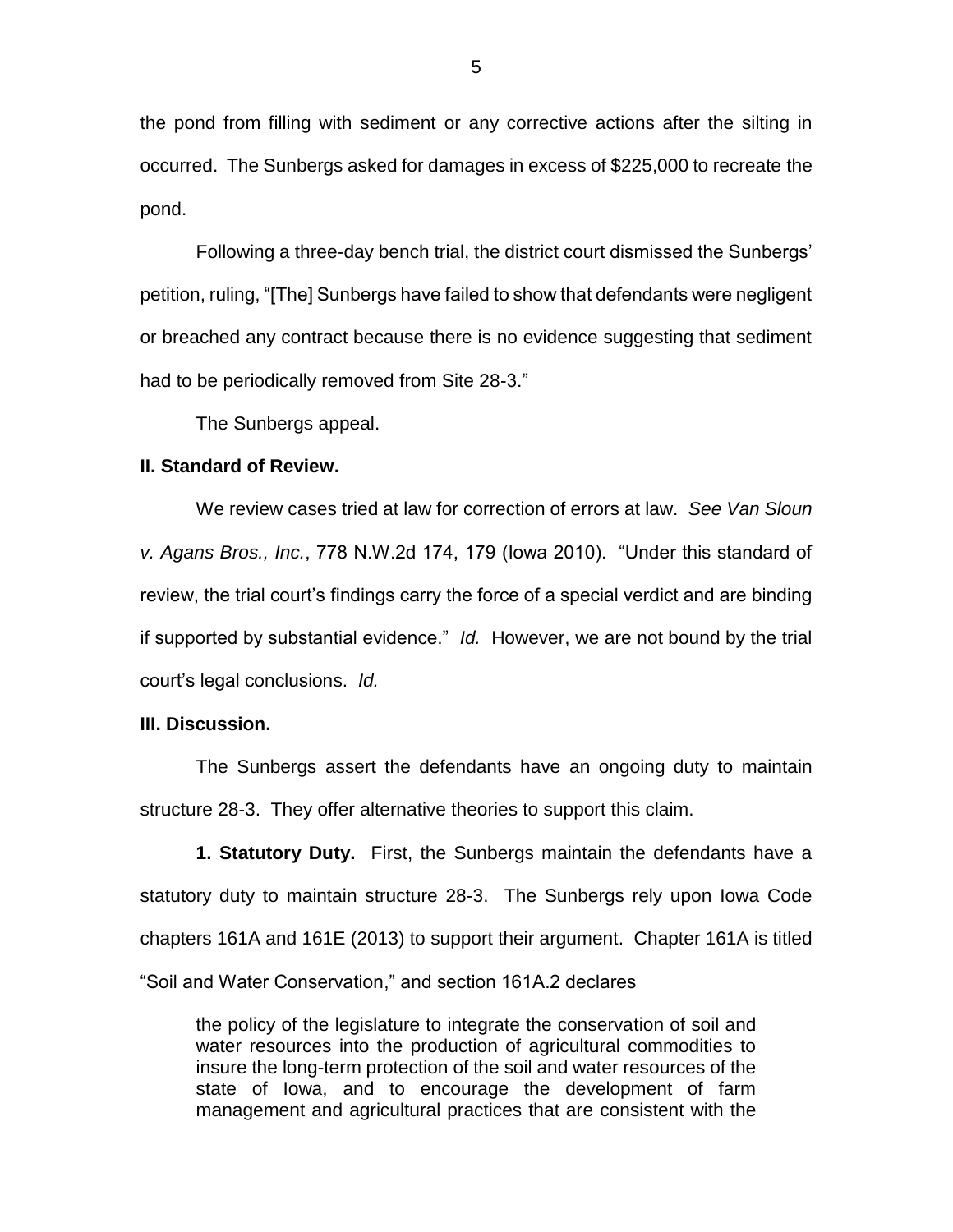capability of the land to sustain agriculture, and thereby to preserve natural resources, control floods, prevent impairment of dams and reservoirs, assist and maintain the navigability of rivers and harbors, preserve wildlife, protect the tax base, protect public lands and promote the health, safety and public welfare of the people of this state.

Iowa Code section 161E.5, found within the chapter entitled "Flood and Erosion Control," provides that when "construction of projects have been completed . . . only the cost of maintenance may be assumed by the county." Section 161E.7 states, "Any flood or soil erosion control, flood prevention, or the conservation, development, utilization, and disposal of water, projects built on private land with federal or other funds when dedicated to the county use, shall be maintained in the same manner as its own county-owned or controlled property."

Even if we understood these code sections to impose a statutory duty on the defendants to maintain structure 28-3, the violation of the statutory duty would not provide the Sunbergs with a cause of action. *See Estate of McFarlin v. State*, 881 N.W.2d 51, 56 (Iowa 2016) ("Not all statutory violations give rise to a private cause of action. A private statutory cause of actions exists 'only when the statute, explicitly or implicitly, provides for such a cause of action.'" (citation omitted)). None of the provisions cited by the Sunbergs expressly create a private right to sue, and the Sunbergs have not argued the legislature intended to create a private right to sue. *See id.* at 57 (applying the four-factor test to determine whether an implied private right of action exists and finding it did not because "the plaintiffs must satisfy all four factors" and failed to establish one of the four). Our supreme court has "repeatedly declined to find an implied private right to sue under general regulatory statutes." *Id.* at 58.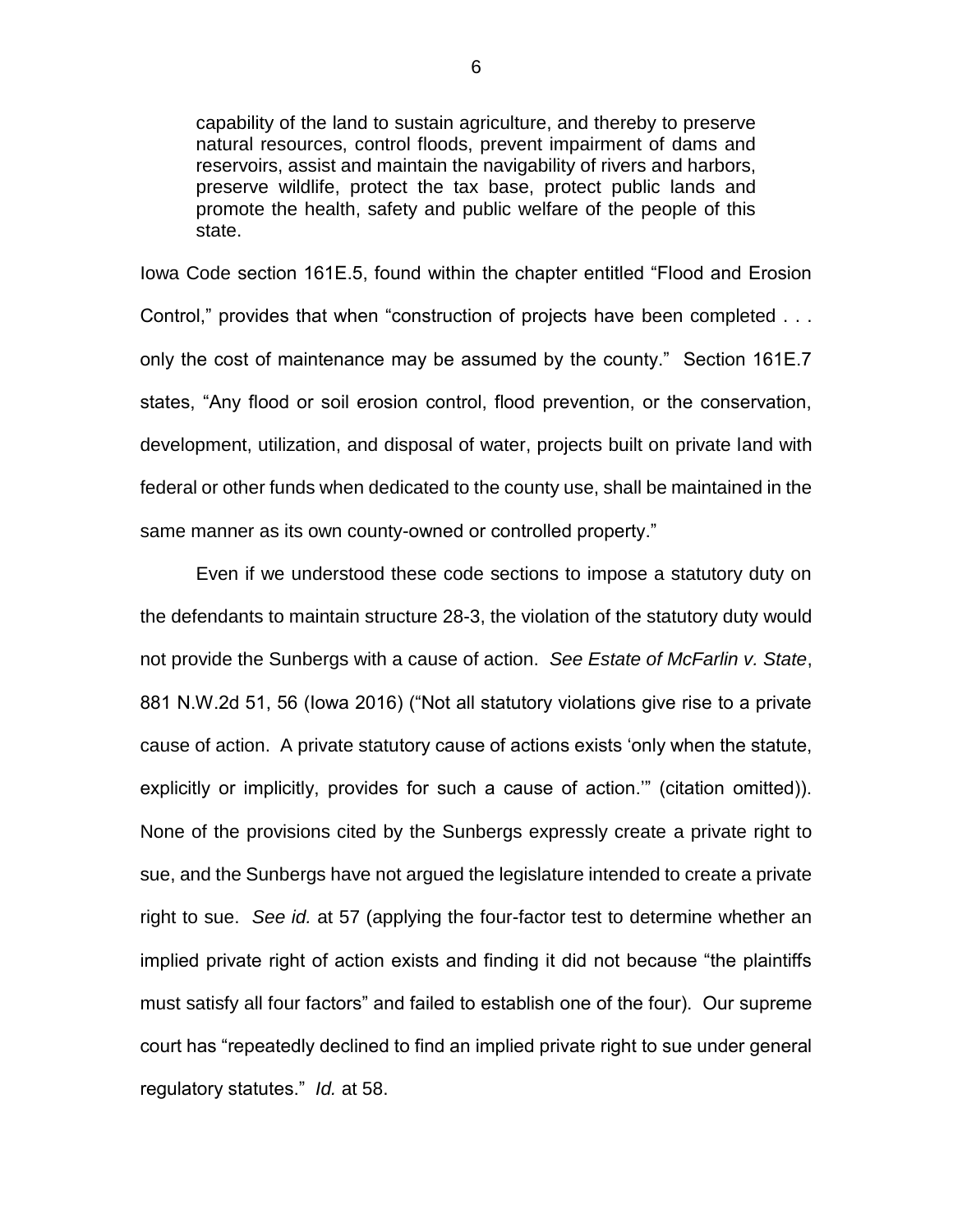Even if the statutes imposed a duty on the defendants to maintain structure 28-3, the Sunbergs may not rely upon that statutory duty as a basis for a private cause of action.

**2. Common Law Duty.** Next, the Sunbergs maintain the defendants have a common law duty to maintain structure 28-3. They rely on case law, which provides, "[E]asement holders have all such rights as are incident or necessary to the reasonable and proper enjoyment of their easement. However, every benefit has a corresponding burden. Accordingly, easement holders not only have the right but an obligation to repair and maintain their easement as necessary." *Koenigs v. Mitchell Cty. Bd. of Supervisors*, 659 N.W.2d 589, 594 (Iowa 2003) (citation omitted). Here, the district court determined that the general rule was not applicable, as the "the parties have a contract dictating the extent of the [defendants'] easement and consequent obligations. As such, the issue of the [defendants'] duty to maintain [the structure] is entirely one of contract." *Id.*

The Sunbergs argue the facts of the present case are distinguishable from those in *Koenigs.* But those differences do not prevent us from recognizing that the parties' written contract delineating their rights and duties as relates to the easement usurps the common law duty of easement holders to repair and maintain. *See id.* ("Absent an agreement to the contrary, the general rule is . . . ." (emphasis added)). While the defendants may have a duty to maintain structure 28-3, it is not a common law duty. *See Thompson v. JTTR Enviro, L.L.C.*, No. 16- 1610, 2017 WL 3065159, at \*3 (Iowa Ct. App. July 19, 2017) (noting that because the parties entered into a written contract that contains terms agreed to by the parties and "[e]asements are subject to ordinary contract principles," "it is our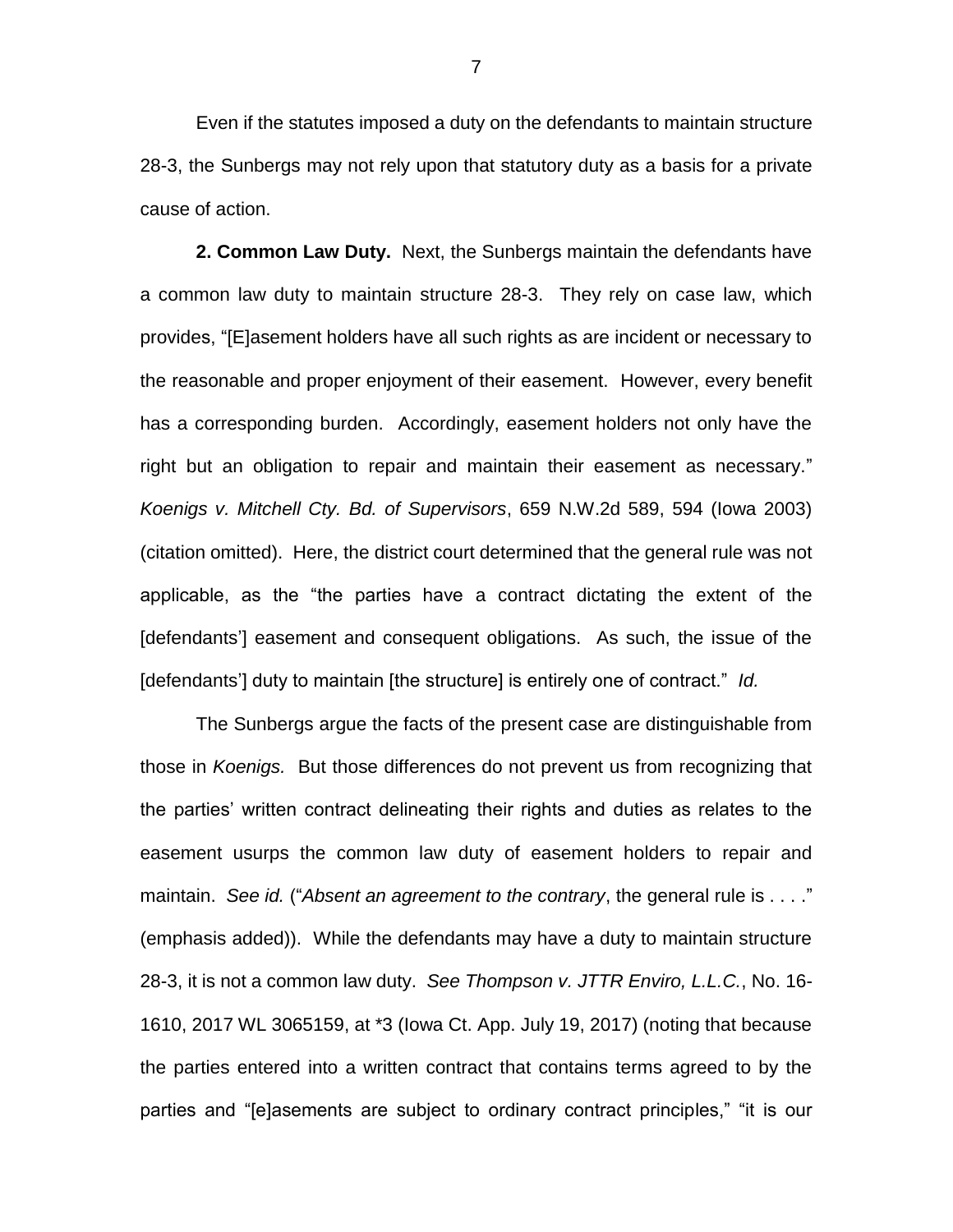responsibility on appeal—and the district court's duty below—to consider the terms of *this* contract and the parties agreed-upon responsibilities under its terms").

**3. Contractual Duty.**Finally, we consider whether the defendants have a contractual duty to maintain structure 28-3. The Sunbergs rely on both the written easement and the operating and maintenance agreement—signed between the NRCS, the district, and the board—as the bases for their claim.

The district court ruled the defendants did not have a contractual duty to maintain the structure because the Sunbergs were not a party to the operating and maintenance agreement and thus could not rely on it and the easement permitted the defendants to maintain the structure but did not require it.

In their appellate briefs, the defendants concede that the operating and maintenance agreement establishes an ongoing maintenance obligation on the defendants. However, they assert that duty is only owed to the NRCS and the Sunbergs may not rely on a contract they are not a party to as a basis for their cause of action. *See Tomka v. Hoechst Celanese Corp.*, 528 N.W.2d 103, 107 (Iowa 1995) ("Whether a party is 'in privity' with another party depends on whether they are parties to a contract. If the parties have contracted with each other, they are in privity. If they have not, they are not in privity." (citation omitted)); *see also Privity*, *Black's Law Dictionary* (10th ed. 2014) (defining "privity of contract" as "[t]he relationship between the parties to a contract, allowing them to sue each other but preventing a third party from doing so"). The Sunbergs argue the operating and maintenance agreement was entered into before they signed the easement, they were aware of the agreement, and they relied upon the defendants' promise of maintenance within the agreement when they entered into

8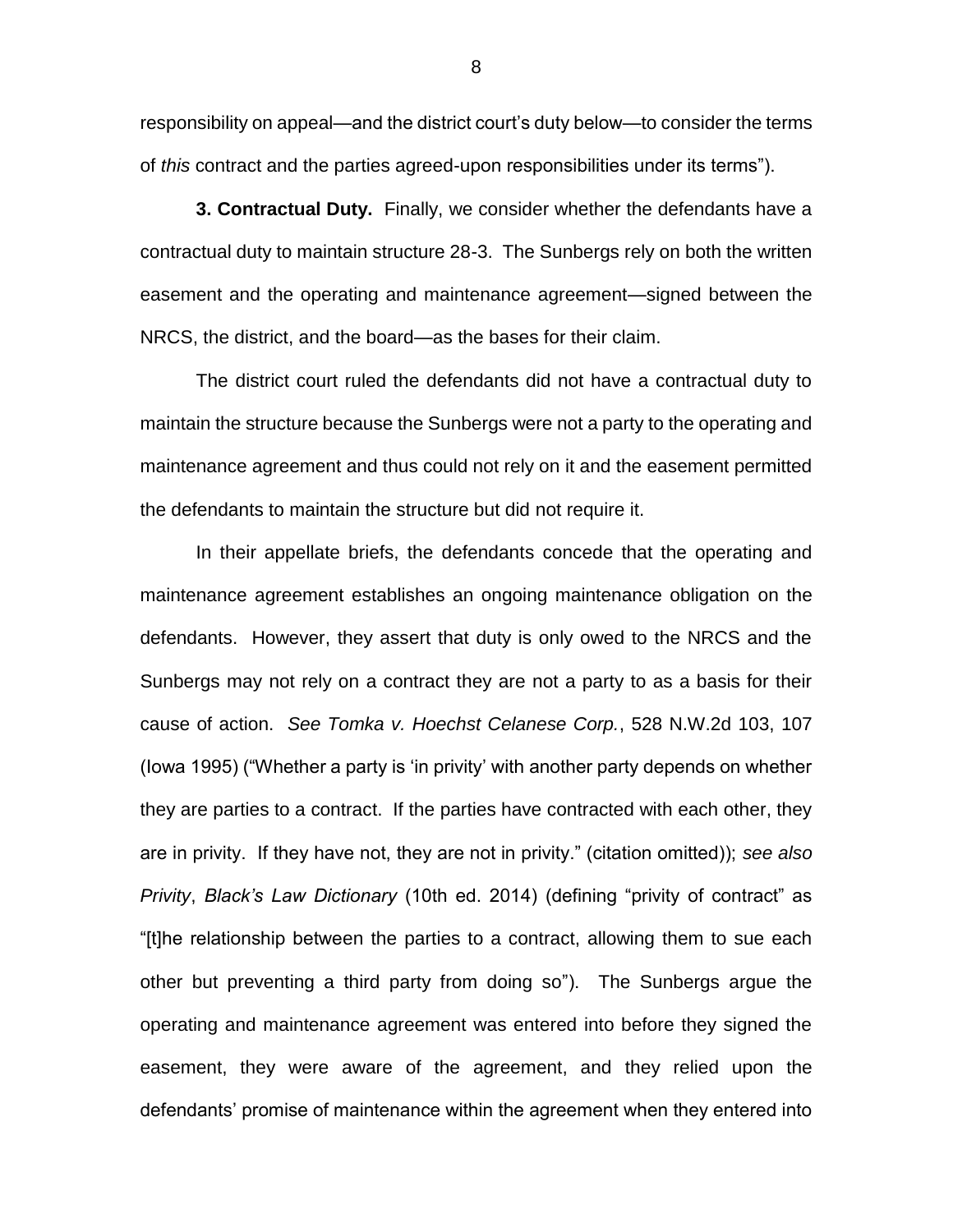the easement with the defendants. But the Sunbergs have provided no authority to support the proposition that they may sue based on the breach of a contract to which they are not a party. *See* Iowa R. App. P. 6.903(2)(g)(3) ("Failure to cite authority in support of an issue may be deemed waiver of that issue.") Thus, we do not consider the operating and maintenance agreement in determining whether the defendants had a duty to the Sunbergs to maintain structure 28-3.

Next, we consider whether the written easement imposes a duty to maintain the structure. The easement expressly grants the defendants "a permanent and perpetual easement in, over and upon" a specific portion of the Sunbergs' property

[f]or, or in connection with the construction, operation, maintenance and inspection of the following described works of improvement to be located on the above described land; for the flowage of any water in, over, upon or through such works of improvement; and for the permanent storage and temporary detention, either or both, of any waters that are impounded, stored or detained by such works of improvement.

"It is the cardinal rule of contract construction that the parties' intent controls; and except in cases of ambiguity, this is determined by what the contract itself says." *Iowa Fuel & Minerals, Inc. v. Iowa State Bd. of Regents*, 471 N.W.2d 859, 862 (Iowa 1991). "When a contract is not ambiguous, it will be enforced as written." *Id.* at 862–63. "Ambiguity exists when, after application of pertinent rules of interpretation to the face of the instrument, genuine uncertainty exists concerning which of two reasonable constructions is proper." *Id.* at 863. One principle of contract construction is that contracts are to be interpreted as a whole. *See id.* 

Here, the district court found that the language of the easement was not ambiguous and ultimately ruled: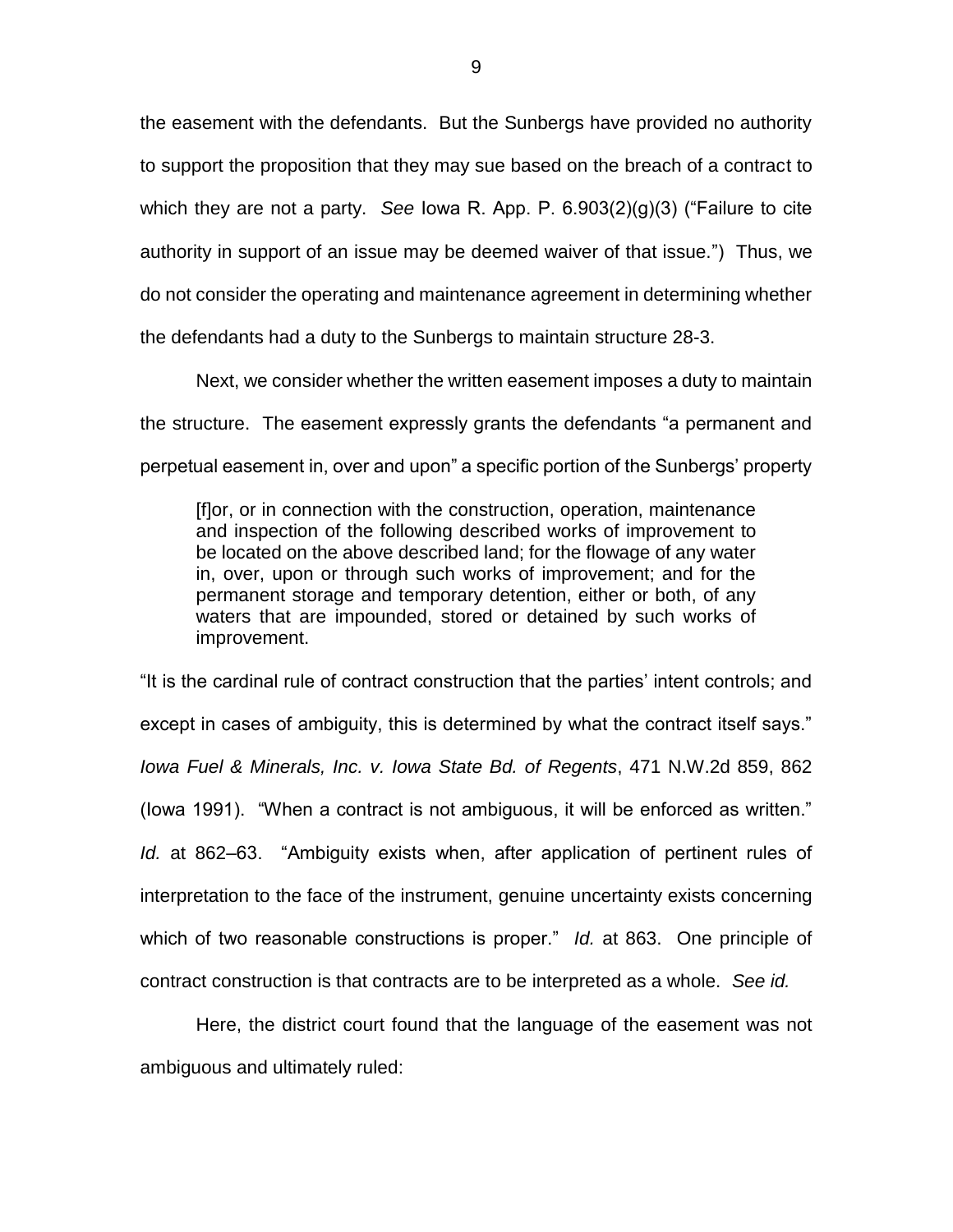The language of the easement is permissive and not mandatory. The easement merely allows the defendants to construct, operate, maintain and inspect the structure for the temporary or permanent flowage, storage, or detention of water in, over, or through the structure. The easement is simply permissive and does not require the defendants to construct, operate, maintain, or inspect the structure.

In reaching this conclusion, the court noted that other sections of the contract used the word "shall" but the section in question did not. We agree with the district court that, as written, the easement allows the defendants access to the Sunbergs' property for a number of actions involving the structure; it does not require the defendants to undertake any specific action.

Moreover, even if we found the defendants did have a contractual duty to maintain the structure, we would find that the word "maintain" was ambiguous and would thus look to extrinsic evidence to define the term. *See Pillsbury Co. v. Wells Dairy, Inc.*, 752 N.W.2d 430, 436 (Iowa 2008) ("Long ago we abandoned the rule that extrinsic evidence cannot change the plain meaning of a contract. We now recognize the rule in the Restatement (Second) of Contracts that states the meaning of a contract 'can almost never be plain except in context.'" (citation omitted)). "When the interpretation of a contract depends on the credibility of extrinsic evidence or on a choice among reasonable inferences that can be drawn from the extrinsic evidence, the question of interpretation is determined by the finder of fact." *Id.* The Sunbergs' argument that the defendants breached their duty to them is premised upon the fact that the pond was allowed to silt in, becoming an unpleasant boggy area. But both the Sunbergs' and the defendants' expert testified that structure 28-3 was constructed with the intent to hold a total of 86.9 acre feet of sediment behind the dam. Additionally, both experts opined that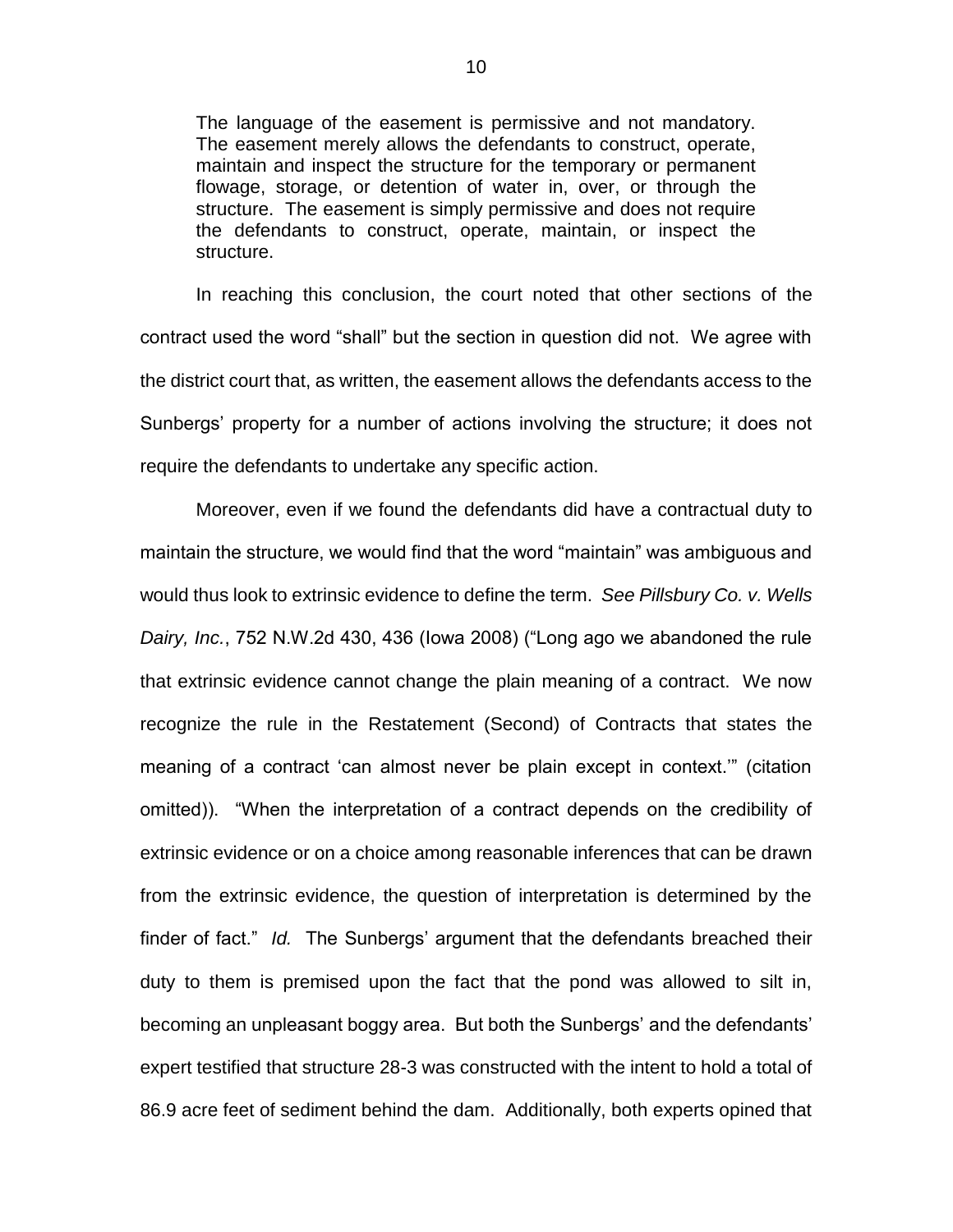amount of sediment had not yet been reached. The Sunbergs' expert testified that the culverts, the reservoir (the former pond area), the riser, the draw-down tubes, the emergency spillway, and the dam structure were all still functioning properly. He also agreed "that flood control is still as originally intended, and it hasn't been impacted yet." He maintained that if silt was allowed to continue to accumulate, at some point in the future, "it is going to reduce the flood control function." And while we acknowledge this statement about future issues, we note that the defendants' expert testified that structure 28-3 was built to be a fifty-year structure. In other words, it was designed with the expectation that the total amount of silt the reservoir could hold would be accumulated fifty years after construction was completed in 1975. The Sunbergs' expert testified he expected the pond or reservoir to be fully filled with sediment by 2020, while the defendants' expert opined it would occur in 2025—when the structure will be approximately fifty years old. Perhaps most importantly, the Sunbergs' expert testified that the extensive work proposed to recreate the pond area would not provide any additional life span for the flood detention or flood-storage capacity of structure 28-3.

Even if the defendants had a duty to maintain structure 28-3, we cannot interpret the term "maintain" to include the prevention or removal of silt accumulation. The structure was designed to hold the silt and, according to both experts, is still functioning as intended.

#### **IV. Conclusion.**

The defendants have neither a statutory, common law, nor contractual duty to maintain structure 28-3. Even if they did have a contractual duty to maintain the structure, that duty would not require them to remove accumulated silt or take